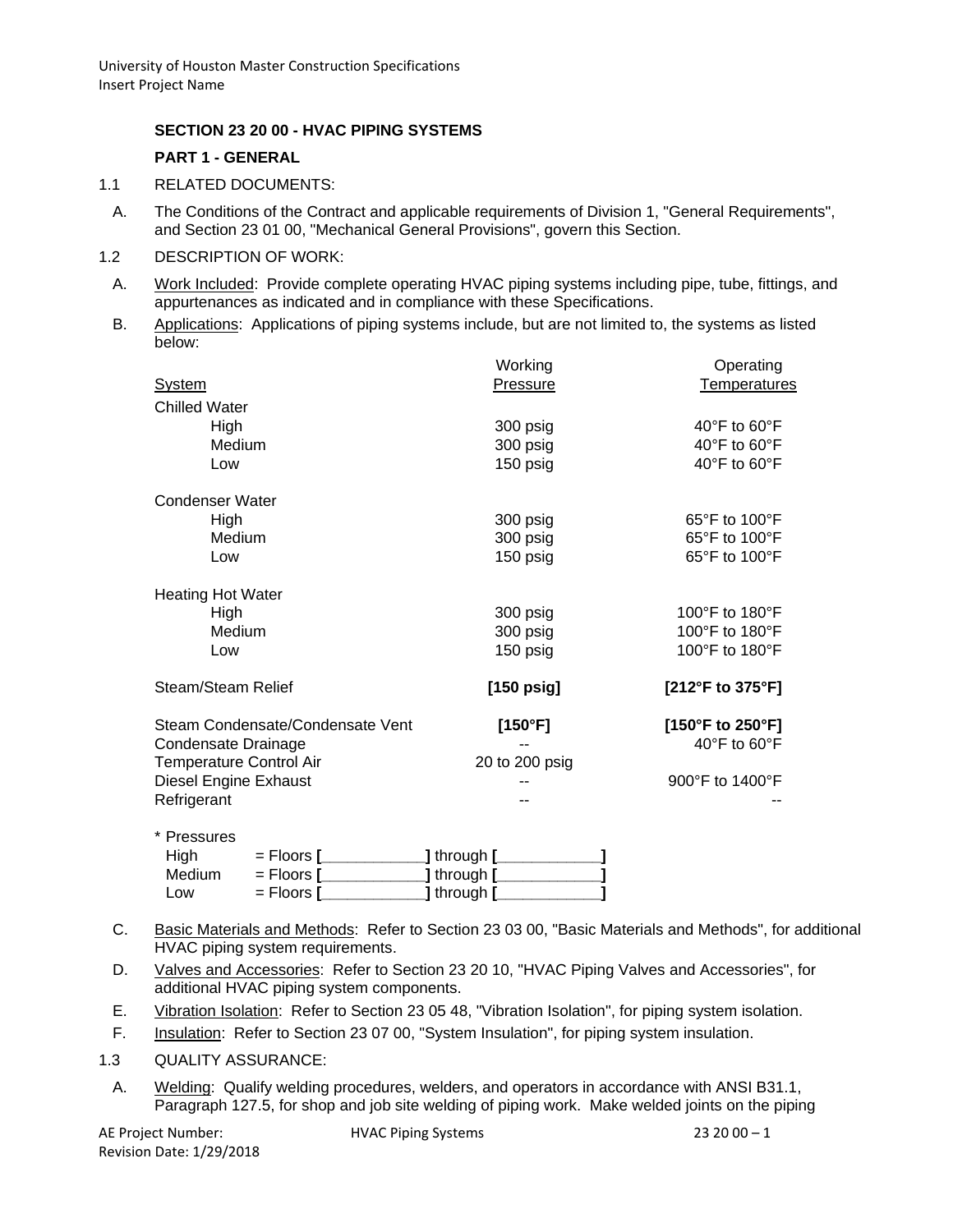> system with continuous welds, without backing rings and with pipe ends beveled before welding. Gas cuts shall be true and free from burned metal. Before welding, surfaces shall be thoroughly cleaned. The piping shall be carefully aligned and no weld metal shall project inside the pipe.

#### 1.4 SUBMITTALS:

- A. Shop drawing submittals shall include, but not be limited to, the following:
	- 1. Cut sheets marked to clearly indicate all HVAC piping system materials.
	- 2. Piping fabrication drawings for all main piping runs **[including connections to existing piping]**. Fabrication drawings shall include plan views and suitable elevations and shall include all accessories and equipment.
	- 3. Pipe fabrication drawings for all pre-insulated underground piping showing location and sizes of all expansion/contraction loops, thrust block location, anchors and guides. Manufacturer shall provide detailed drawings and calculations for review by the Engineer prior to fabrication and installation of systems.
	- 4. Pipe fabrication drawings and cutsheets for all refrigerant piping showing all specified fittings and accessories, pipe lengths and pipe sizes. Submit line sizing calculations approved by compressor unit manufacturer's application engineering department prior to installation of systems.
	- 5. Additional items as required in Section 23 01 00.
- 1.5 PRODUCT DELIVERY, STORAGE AND HANDLING:
	- A. Deliver components in factory-fabricated water-resistant packaging, as applicable.
	- B. Handle components carefully to avoid damage to components, enclosures, and finish.
	- C. Store components in a clean, dry space and protect from the weather.

# **PART 2 - PRODUCTS**

- 2.1 PIPING MATERIALS:
	- A. General: Provide pipe and tube of type, joint, grade, size, and weight (wall thickness, schedule or class) indicated for each service. Comply with applicable governing regulations and industry standards.
		- 1. Steel Pipe: ASTM A53 or ASTM A106, ANSI B36.10 black as specified**. [Piping shall be domestically manufactured by one of the manufacturers listed in the latest edition of the American Petroleum Institute (API) approved manufacturers listing.]**
		- 2. Copper Tube: ASTM B88, Types "K", Type "L", or Type "M" copper water tube as defined by the Copper and Brass Research Association.
		- 3. Preinsulated Steel Pipe: ASTM A53, ASTM A106, and ANSI B31.1. [Piping shall be domestically manufactured by one of the manufacturers listed in the latest edition of the American Petroleum Institute (API) approved manufacturers listing.]
- 2.2 PIPE/TUBE FITTINGS:
- A. General: Provide factory-fabricated fittings of type, materials, grade, class, and pressure rating indicated for each service and pipe size. Provide sizes and types matching pipe, tube, valve, and equipment connections. Where not otherwise indicated, comply with governing regulations, industry standards, and where applicable, with pipe manufacturer's instructions for selections.
	- 1. Cast Iron Flanged Fittings: ANSI B16.1, Class 125 or Class 250, black including bolting and gasketing.
	- 2. Malleable Iron Threaded Fittings: ANSI B16.3, Class 150 or Class 300, black as specified.
	- 3. Malleable Iron Threaded Unions: ANSI B16.39, select for proper piping fabrication and service requirements including style, end connections, and metal-to-metal seats (iron, bronze, or brass), plain or as specified.
	- 4. Threaded Pipe Plugs: ANSI B16.14.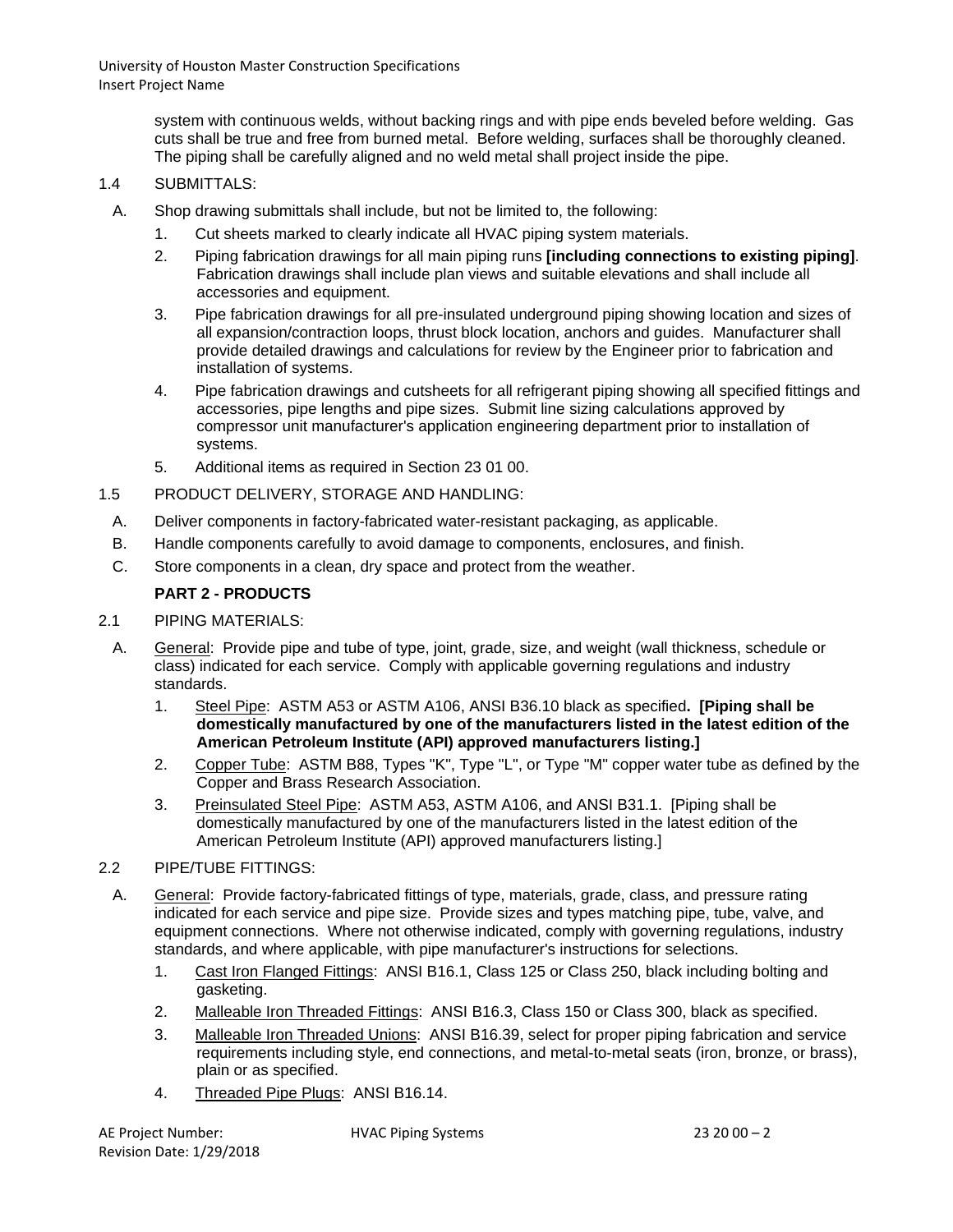- 5. Steel Flanges/Fittings: ANSI B16.5 and B16.9, including bolting, gasketing, and butt weld end connections.
- 6. Forged Steel Socket-welding and Threaded Fittings: ANSI B16.11, rated to match schedule of connected pipe.
- 7. Wrought Steel Butt-welding Fittings: ANSI B16.9, except ANSI B16.28 for short radius elbows and returns; rated to match connected pipe.
- 8. Pipe Nipples: Fabricated from same pipe as used for connected pipe, except do not use less than Schedule 80 pipe where length remaining unthreaded is less than 1/2". Do not thread nipples full length (no all-thread nipples).
- 9. Wrought Copper/Bronze Solder-joint Fittings: ANSI B16.22 suitable for working pressure up to 250 psig.
- 10. Grooved End Fittings: ASTM A47 or ASTM A536 joined with Victaulic Style 77 or Style 07 couplings and Grade "E" gaskets on steel systems. **[On copper systems, ASTM B-75 Alloy 12200 or sand casting B-S84-87 Alloy CDA844 (81-3-7-9) with Style 606 coupling.]**
- 11. Flanged Fittings: Comply with ANSI B16.15 for bolt-hole dimensioning, materials, and flangethickness.
- 12. Flange Bolts: Bolts shall be carbon steel ASTM A307 Grade A hexagon head bolts and hexagonal nuts. Where one or both flanges are cast iron, furnish Grade B bolts. Cap screws utilized with flanged butterfly valves shall be ASTM A307 Grade B with hexagon heads.
- 13. Flange Bolt Thread Lubricant: Lubricant shall be an antiseize compound designed for temperatures up to 1000°F and shall be Crane Anti-Seize Thread Compound or approved equal.
- B. Miscellaneous Piping Materials/Products:
	- 1. Welding Materials: Comply with ASME Boiler and Pressure Vessels Code, Section II, Part C, for welding materials.
	- 2. Brazing Materials: American Welding Society, AWS A5.B, Classification BCup-5.
	- 3. Gaskets for Flanged Joints: 1/16" thick for all pipe size 10" and smaller and 1/8" thick for all pipe size 12" and larger. Ring-type shall be used between raised face flanges and full face-type between flat face flanges with punched bolt holes and pipe opening. Gaskets shall be Garlock Style 3400 compressed nonasbestos or equal.
	- 4. Insulating (Dielectric) Unions: Provide dielectric unions at all pipe connections between ferrous and nonferrous piping. Unions shall be "Delvin" as made by Pipeline Seal and Insulator Company or "EPCO" as made by Epco Sales, Inc. and shall have nylon insulation, or "Clearflow" waterway by Victaulic.
	- 5. Solder: All solder used for sweating of joints shall be 95/5 tin-antimony or tin-silver.
	- 6. Threadsealing Tape: Threadsealing tape used for chilled and hot water applications up to 150 psi shall be stretched or nonstretched teflon tape. Threadsealing tape used for chilled and hot water applications over 150 psi and all steam applications shall be nonstretched 0.003" thick teflon tape and shall be color-coded for identification.

# **PART 3 - EXECUTION**

- 3.1 PIPING INSTALLATION:
	- A. General:
		- 1. Industry Practices: Install pipe, tube, and fittings in accordance with recognized industry practices which will achieve permanently leakproof piping systems, capable of performing each indicated service without failure or degradation of service. Install each run with a minimum of joints and couplings, but with adequate and accessible unions or flanged connections to permit disassembly for maintenance/replacement of valves and equipment. Reduce sizes (where indicated) by use of reducing fittings. Align accurately at connections, within 1/16" misalignment tolerance. Coordinate piping locations with other trades to avoid conflict. Give ductwork preference unless directed otherwise by the Engineer.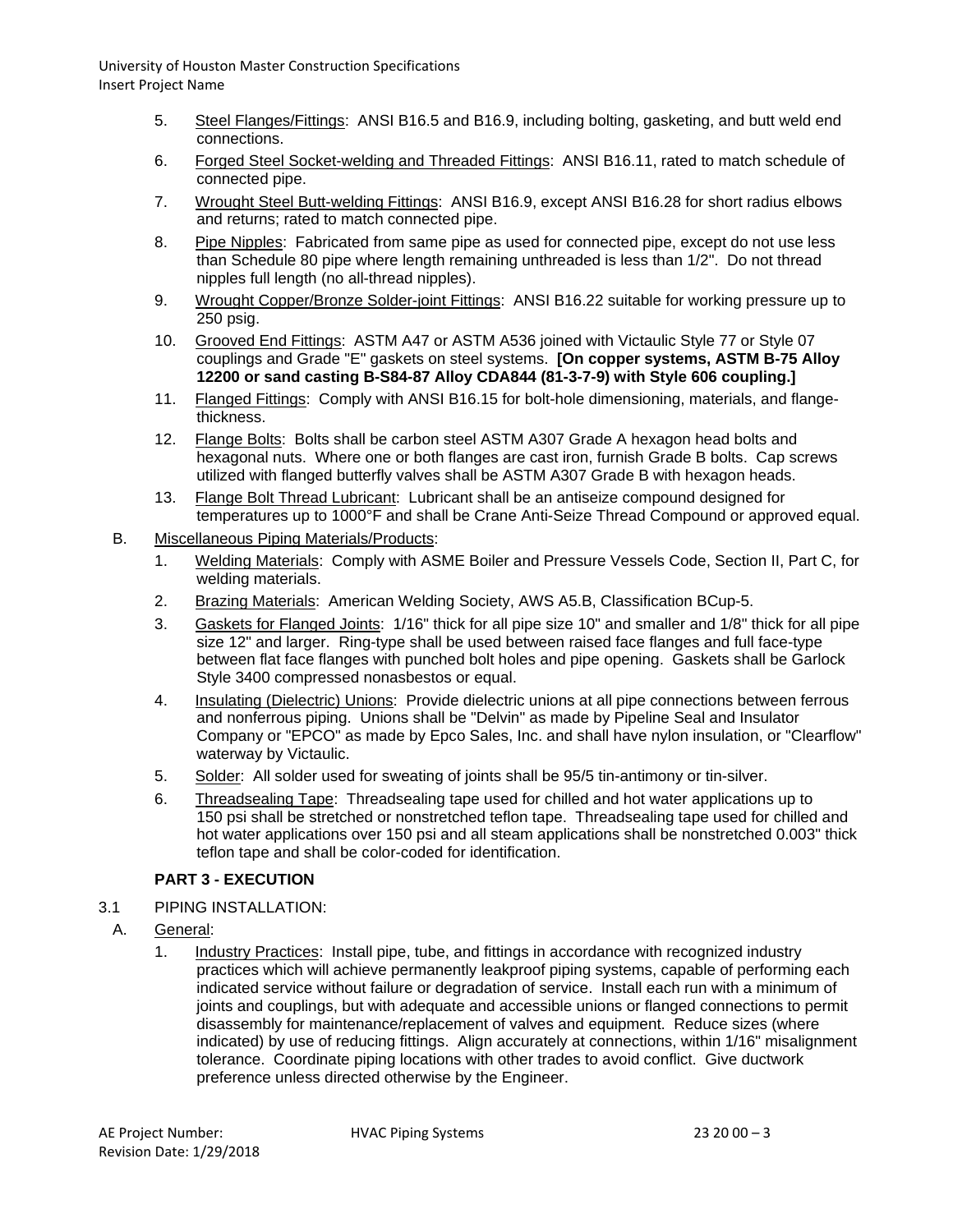- 2. Systems: Install piping parallel or perpendicular to lines of building, true to line and grade, and with sufficient hangers to prevent sags between hangers. Provide fittings at changes in direction. Piping in finished areas shall be concealed, except in mechanical rooms. Where pipes of different sizes join, provide reducing elbows, tees, or couplings. Bushings will not be acceptable.
- 3. Expansion and Contraction: Install anchors, loops, offsets, sizing joints, and expansion joints, as necessary, to avoid strain resulting from expansion and contraction of piping systems on fixtures and equipment.
	- a. Expansion Loops and Offsets: Provide expansion loops and offsets in piping systems for not less than one inch (1") expansion or contraction per 100'of pipe.
	- b. Mechanical Grooved Couplings: Provide mechanical grooved connections where indicated on the Drawings and Specifications to reduce vibration at equipment connections. Provide expansion joints in piping systems by mechanical grooved connections where specifically indicated on the Drawings.
- B. Steel Pipe: Ream steel pipe after cutting and before threading. Thread with clean-cut taper threads of length to engage all threads in fittings and leave no full-cut threads exposed after make-up. Use John Crane, or approved equal, or teflon thread tape applied only to male threads to make-up joints.
- C. Copper Pipe: Cut copper pipe square and ream to remove burrs. Clean fitting socket and pipe ends with sand cloth, No. 00 cleaning pads or wire brush.
- D. Final Connections to Equipment Furnished by Owner or Under Other Divisions of These Specifications: Where Drawings show equipment to be furnished under other Divisions of these Specifications or by the Owner, such equipment will be delivered to the site, uncrated, assembled, and set in-place under those other Divisions of these Specifications or under the separate contracts. Any required automatic control valves shall also be provided under those other Divisions of these Specifications or other separate contracts. Make all final connections of chilled water, hot water, and condenser water as shown. Provide valves, unions, strainers, check valves, and traps as required for proper operation of systems and equipment. Equipment not shown or noted on the piping drawings shall not be included in the scope of this requirement.
- E. Excavation, Installation and Backfill for Underground Pipe:
	- 1. Layout: Pipes shall be laid and pipe joints made in presence of the Architect and field measurements, layouts, batter board alignment, grade establishments, and similar locations shall be performed by a Professional Engineer in the employ of the Contractor. The Contractor's engineer shall be on the job during all underground work. A "Bench-Mark" reference for use by the Contractor shall be provided by the Architect.
	- 2. Pipe Grading: Lay and maintain all pipes at required lines and grades during the course of the Work to comply with the Drawings.
	- 3. Trench: Excavate the trench to the depth required. Properly brace and dewater the trench and keep it free of water during installation, testing pipe, and backfilling. No water shall be discharged onto the street or freeway without approval by the Architect. Refer to Section 220000 for additional requirements.
	- 4. Excavation: The trench shall be at least 18" wider than the maximum diameter of the pipe and the pipe shall be laid in the center of the trench. The trench shall be excavated to a depth sufficient to provide for pipe cushions or supports as specified. Trench width may be increased as required and piling left in place until sufficient compacted backfill is in place. Properly sheet and brace all open trenches to render them secure and remove all such sheeting and bracing before completing the backfill. Comply with local regulations or, in the absence thereof, with the "Manual of Accident Prevention in Construction" of the Associated General Contractors of America, Inc. The quantity of excavation required to install sheeting and the installation and removal of sheetings and bracings will not be regarded as Extra Work. All costs incurred for this excavation and the installation of sheeting shall be included in the Contract Price. Refer to Section 23 03 00 for additional requirements.
	- 5. Grading: Upon completion of excavation and prior to the laying of the pipe, the trench bottom shall be brought up to the required elevation with a pipe cushion, except where the cushion has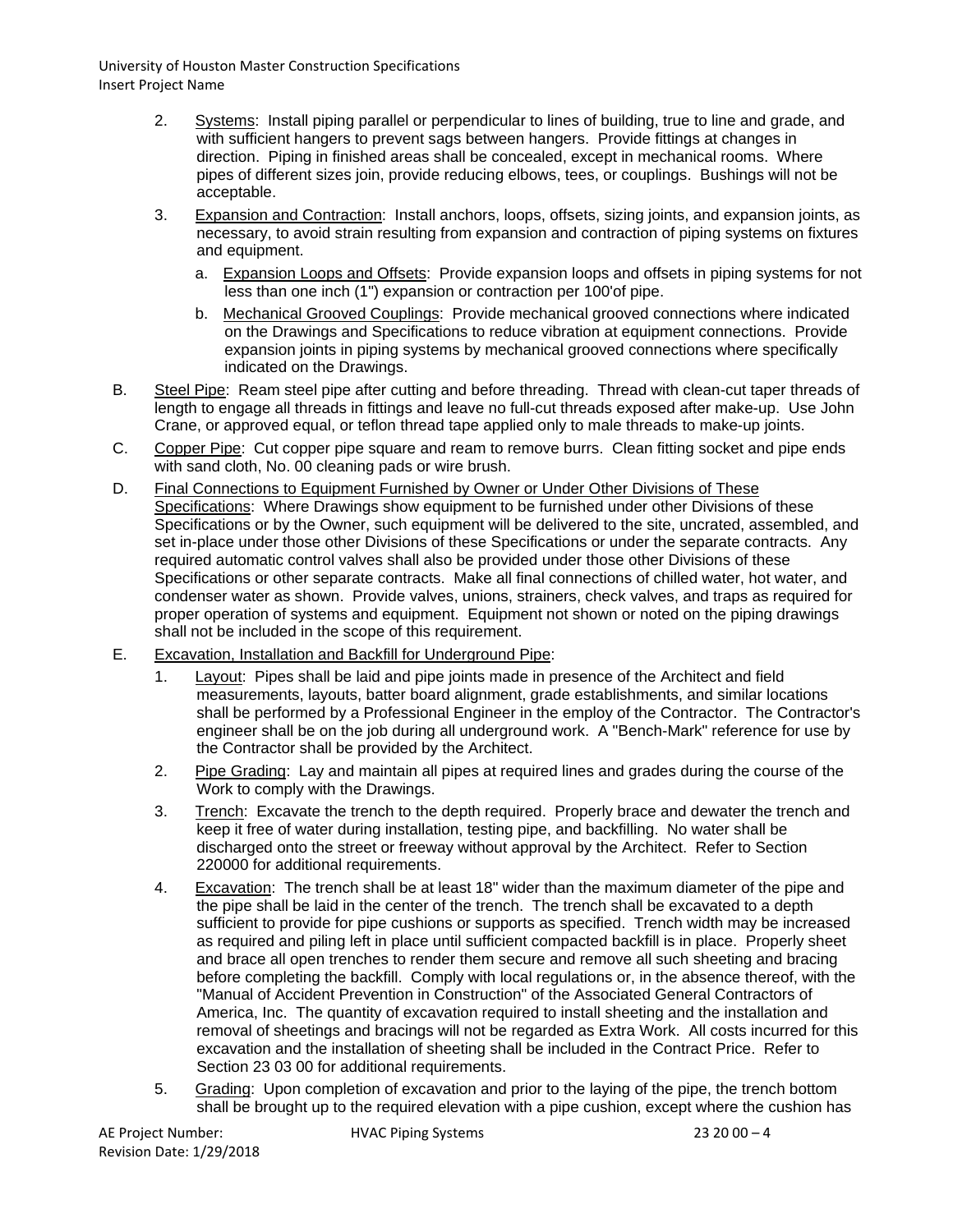been eliminated by the Engineer. Pipe cushions shall be select material deposited in the trench and shall be compacted, leveled off, and shaped to obtain a smooth compacted bed along the laying length of the pipe. Pipe cushion material shall comply with local codes. In absence of local code requirements, the cushion shall be bank sand or select backfill material approved by the Architect. Any material used shall pass a one inch (1") screen.

- a. Stable, Firm Semi-dry Trench: Piping shall be laid on undisturbed earth, in a constant uniformly sloped trench. Laying space for mechanical joints shall be hand cut to 6" either side of the joint and stabilized sand poured and wet in to even with the natural earth trench bottom. The pressure test of the piping system shall be inspected by the Owner's Representative prior to covering the piping. Failure to notify the Owner's Representative for inspection prior to covering the piping will result in the piping being uncovered and the test being performed again. Where the slope of the trench is found to belly down along the line of piping, before joining, the pipe shall be removed from the trench and the belly converted to uniform slope by adding stabilized bank sand, wet down and slightly mounded to the center of the trench. The section of piping will then be "rolled" into place so with support uniform along its entire length. Where the slope of the trench is found to arch up along the line of piping, before joining, the pipe shall be removed from the trench and the arch converted to uniform slope by cutting the arch out. The section of piping will then be reset into place with support uniform along its entire length.
- b. Wet Clay Black Gumbo: Piping shall be laid in a constant, uniformly sloped trench. After shaping, the trench shall receive 3" minimum clean bedding sand, which shall be uniformly distributed on the trench bottom. Laying space for the mechanical joints shall then be hand removed and the piping placed on the setting bed with the weight of the piping distributed evenly on the setting bed over its entire length. The pressure test of the piping system shall be inspected by the Owner's Representative prior to covering the piping. Failure to notify the Owner's Representative for inspection prior to covering the piping will result in the piping being uncovered and the test performed again.
- c. Rock: Where rock is encountered, the trench shall be excavated to a minimum of 6" below the pipe elevation and then backfilled with bedding sand to provide a uniform layer for pipe support. Backfill shall be as indicated for Wet Clay - Black Gumbo.
- d. Special Considerations: Where the expansive soil conditions on the site, special precautions shall be taken to prevent pushing and breakage of underground piping. Precautions shall be in accordance with local installation techniques and may include carton forms or special pipe bedding. Installation methods shall comply with preinsulated piping system manufacturer's requirements where applicable.
- 6. Anchors: Pipes shall have concrete anchors/thrust blocks at each change in direction and/or as directed. Any change in direction exceeding 15 degrees shall be anchored. Concrete anchors shall rest against solid (virgin) ground with the required area of bearing on pipe and ground to provide suitable anchoring.
- 7. Backfill: Backfill trenches only after piping has been inspected, tested, and approved by the Architect. Place backfill material in the trench either by hand or approved mechanical methods. The compaction of backfill material shall be accompanied by tamping with hand tools or approved pneumatic tampers, by using vibratory compactors, by puddling, or by any combination of the three. The method of compaction shall be approved and all compaction shall be done to the satisfaction of the Architect. Backfill completely around pipe, including 18" above the pipe, with suitable bank sand, tamped in 4" layers under, around, and over pipe. Water down backfill as required. The remainder of the backfill for pipes shall be select backfill material tamped at intervals of no more than 12" depths, to attain a 95% Proctor Compaction Density. All materials to be used as select material backfill shall be approved by the Architect. If, in the opinion of the Architect, the excavated material does not meet the requirements of select material, the Contractor shall be required to screen the material prior to its use as select material backfill. Material used in the upper portion of the backfill or subgrade shall not contain stone, rock, or other material larger than 6" in its longest dimension. No wood, vegetable matter, or other material, which in the opinion of the Architect is unsuitable, shall be included in the backfill. The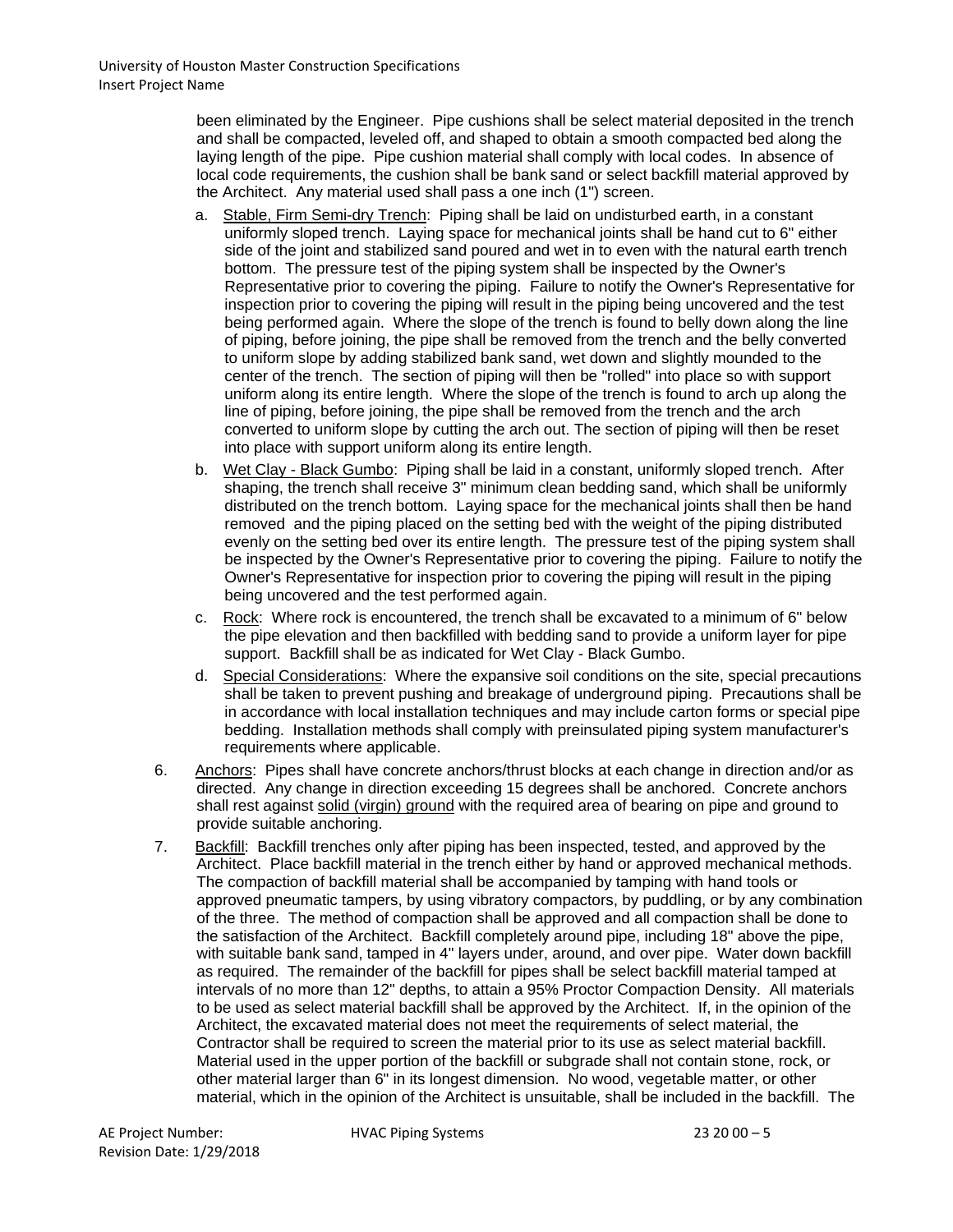upper 24" of backfill may be water jetted, if desired. Bring backfill up to finish grade identified on the Architectural Drawings, including additional backfill required to offset settlement during consolidation. When removal of unsuitable, excavated material creates a shortage of backfill material, the Contractor shall, at no change in Contract amount, furnish material as specified in this Section in the amount required to complete the backfill.

- 8. Existing Surfaces: Restore existing streets, driveways, and sidewalks damaged during the excavation work to acceptable condition, subject to approval by the Architect.
- 9. Safety: Provide street and sidewalk excavations with approved barricades, warning lights, d cover plates as required by the City. Refer to Section 23 03 00 and Division 1 for additional requirements.
- F. Pipe Fabrication Drawings:
	- 1. Pipe fabrication drawings shall be submitted for all piping in the Central Plant, **[Utility Tunnel,]** Mechanical Rooms, Penthouse and for Equipment connections and all other areas requiring coordination with other trades.
	- 2. Pipe fabrication drawings shall be double line drawings to scale on 1/4" scale building floor plans and shall indicate pipe size, fittings, valves, accessories, connections, system type, insulation, support requirements, pipe elevations and other information required for coordination with other trades and fabrication of pipings.
	- 3. Pipe fabrication drawings shall be coordinated with other trades and building construction prior to submittal for approval. Refer to Section 23 01 00 for additional shop drawing requirements.
- G. Basic Materials and Methods: Refer to Section 23 03 00 for additional requirements related to HVAC piping.
- 3.2 CHILLED WATER, CONDENSER WATER AND HEATING HOT WATER PIPING SYSTEMS **[ABOVE GROUND]**:
	- A. Pipe: Black steel, ASTM A53, Schedule 40, 10" and below, and Standard Weight, 12" and above.
	- B. Fittings:
		- 1. Service Pressure at or Less Than 150 psig:
			- a. Fittings, 2" in diameter and smaller, threaded, Class 150 rated, black, banded, malleable iron.
			- b. Fittings, 2-1/2" in diameter and larger, factory-fabricated, Class 150, weld-type.
			- c. Flanges, Class 125, forged steel weld neck.
		- 2. Taps and Branches: "Weld-O-Lets", "Thread-O-Lets", or "Branch-Lets" may be employed at locations where taps or branches join line pipe, provided the tap or branch does not exceed 1/3 the size of the line pipe. Factory-fabricated wye and tee fittings may be welded into the main.
		- 3. Service Pressure Greater Than 150 psig:
			- a. Fittings, 2" in diameter and smaller, threaded, 300 psig, black, banded, malleable iron.
			- b. Fittings, 2-1/2" in diameter and larger, factory-fabricated, weld-type, rated for greater than 300 psig.
			- c. Flanges, Class 250, weld neck, welding flanges at valves and all flanged connections.
		- 4. Provide isolation fitting whenever dissimilar materials are used.
		- 5. Option: At the Contractor's option, for piping 4" or larger, a grooved piping connection system with "roll-grooves" or "cut-grooves" may be used. Grooved couplings shall be Victaulic Style 75, Style 77 with Grade "E" gaskets. Rigid couplings shall be used at valves and in other areas where piping system rigidity is required and shall be Victaulic Style 07 Zero-Flex couplings with Grade "E" gaskets. Taps to mains shall be made using Victaulic Style 72 or Style 920 hot dip galvanized outlet couplings or fittings. Mechanical "T" couplings with U-bolts shall not be permitted. Flange connections shall be made using Victaulic Style 741 flanges with Grade "E" gaskets. Fittings for elbows, tees, reducers, etc. shall be Victaulic hot dip galvanized full flow fittings. All grooved piping connection materials shall be utilized with the manufacturer's recommended groove cutting tool. All grooved piping couplings and fittings used in association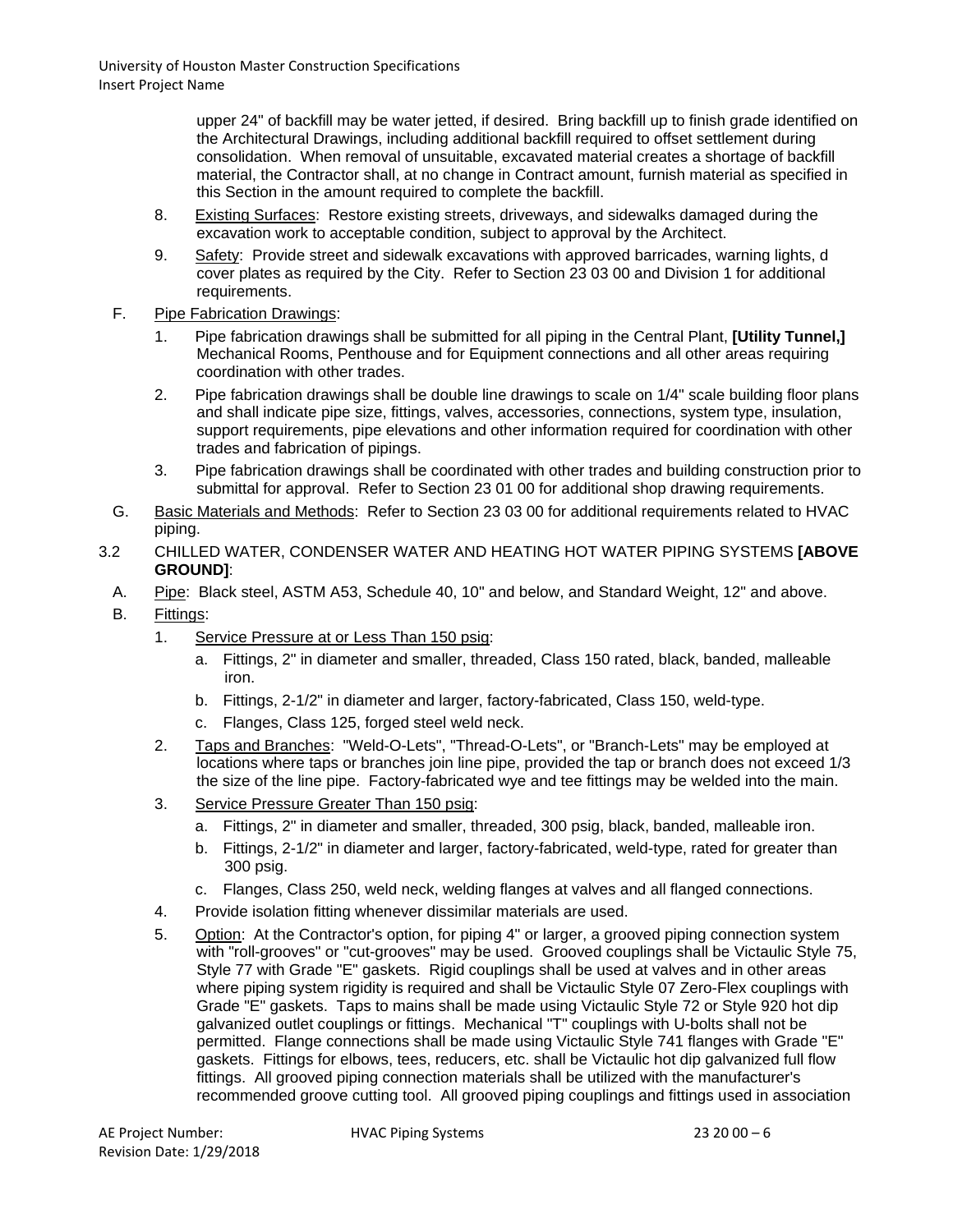with an individual coupling or fitting shall be by the same manufacturer. The use of boltless couplings, reducing couplings and Mechanical "T" fittings with U-bolts is prohibited. All wetted surfaces in the piping system shall be hot dip galvanized and all proposed grooved piping connection materials shall be suitable for domestic water use at the temperatures and pressures at the point of application. Painted couplings may be used where they meet the above requirements. Grooved reducing couplings shall not be installed.

- C. All piping shall be a butt welded system in accordance with ANSI B31.1.0 except with flanges where required for service or equipment connections. All flanged or screwed connections shall be accessible for repair and shall not be permitted in inaccessible locations. Screwed fittings and flanges may be used on pipe sizes up thru 2" IPS. All taps shall be made using factory-manufactured fittings.
- D. Welded fittings shall be factory made wrought steel in accordance with ANSI B16.9 with wall thickness and material identical to pipe being fitted. Flanges shall be ANSI B16.5 forged steel with beveled edge weld type neck. Branch piping taps more than one size smaller than the main shall be made with weld-o-lets and/or thread-o-lets (integrally reinforced branch weld-on fittings) manufactured in accordance with ANSI B16.9. All butt weld fittings shall have wall thickness as specified by ANSI B31.1.0 and ANSI B36.10 standards and they shall be suitable for the working pressure and temperature of the piping that they are installed in. No branch piping tap to the main shall be made by burning a hole in the main, inserting the end of the branch piping and then welding the branch piping to the main.
- E. Cold-springing: Cold-springing of piping will not be permitted.
- F. Pitch: Install chilled, hot, and condenser water piping with an upward pitch in direction of flow and to air vents of not less than one inch (1") in 40'.
- G. Basic Piping Installation: Refer to Section 23 03 00.
- 3.3 **[CHILLED AND CONDENSER WATER PIPING SYSTEMS UNDERGROUND:]**
- **A. [Piping: Underground chilled water piping shall be Ric-Wil Chil-Gard or an approved equal preinsulated piping composed of integral sealed units of PVC plastic outer jacket, 150 psig PVC plastic carrier pipe, and insulated with polyurethane foam completely filling the annular space between the pipe and jacket. Jacket ends shall be protected with factory applied moisture barrier. Underground condenser water piping shall be Manville DR-25 "Blue Brute" or approved equal PVC bell and spigot type and shall be designed for 100 psig and shall be Class 100 in accordance with AWWA C900 requirements for Polyvinyl Chloride (PVC) pressure pipe.]**
- **B. [Connections: Units and fittings shall be joined with integral bell and spigot joints, including a rubber sealing ring. All pipe shall be suitable for use as a pressure conduit. Provisions shall be made for expansion and contraction at each joint with an elastomeric ring. The bell shall consist of an integral wall section with a solid cross-section elastomeric ring which meets the requirements of ASTM D1869 and ASTM E477. The bell section shall be designed to be as least as strong as the pipe wall. Standard laying lengths shall be 20'. Each length of pipe shall be tested to four times the class pressure of the pipe for a minimum of 5 seconds. The integral bell shall be tested with the pipe.]**
- **C. [All steel piping adjoining this system shall be anchored at or near the point of connection. Connection between PVC and steel pipe shall be made by inserting steel pipe into PVC end or with a flexible expansion coupling as recommended by the manufacturer. The Contractor shall pour concrete thrust blocks, prior to testing pipe, at every change of direction. The block size shall be in accordance with normal water line installation for the existing soil conditions and in accordance with the manufacturers recommendations.]**
- **D. [Expansion and contraction shall be taken up as recommended by pipe manufacturer.]**
- **E. [All required calculations for the sizing and placement of concrete thrust blocks at all changes in direction shall be provided by the preinsulated piping manufacturer. Soil loading information shall be provided by the Structural Engineer. The Mechanical Contractor shall submit thrust block sizing calculations for review by the Engineer prior to installation of below grade pipe. Calculations shall include thrust in pounds, bearing area of thrust block in square feet and direction of thrust. General Contractor shall furnish and install all required concrete formwork and shall pour all concrete for thrust blocks.]**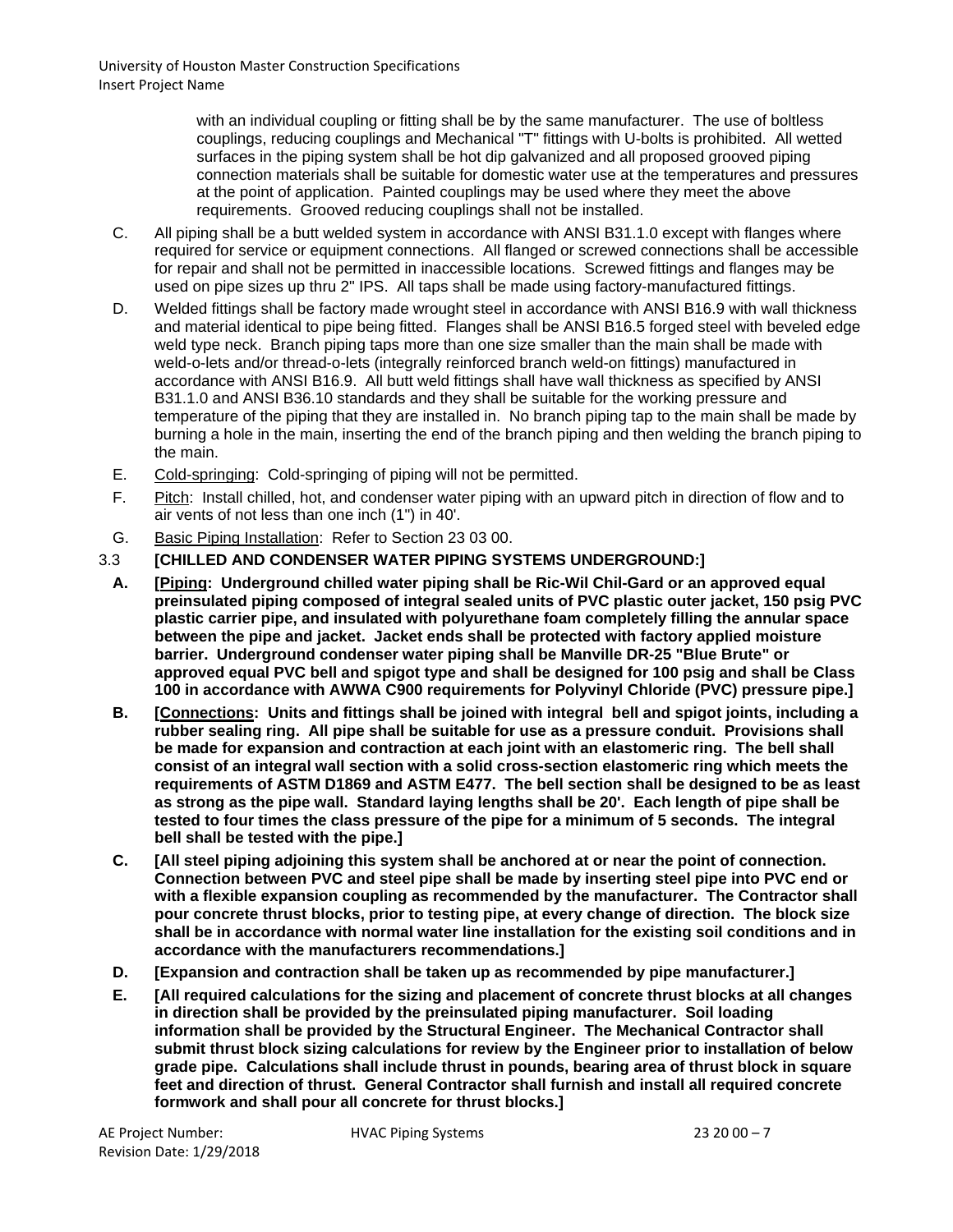**F. [Immediately after the system is installed in the trench, a partial backfill shall be made in the middle of each unit, leaving the joints exposed for inspection during the hydrostatic testing. After all thrust blocks are poured, a hydrostatic test as specified hereinbelow shall be performed. After successful hydrostatic testing, backfill trench as specified.]**

# 3.4 **[CHILLED AND HEATING HOT WATER PIPING SYSTEMS UNDERGROUND:]**

- **A. [Piping: Underground chilled and heating hot water piping shall be Ric-Wil Terra-Gard System or an approved equal composed of integral sealed units of PVC plastic outer jacket, black steel standard weight class carrier pipe in accordance with ANSI B36.10. Preinsulated black steel pipe with insulation and "FRP" outer jacket as manufactured by Perma-Pipe shall be considered an equal. Piping 4" and smaller shall be ASTM A120 black steel. Piping 5" and larger shall be black steel ASTM A53 seamless or electric resistance welded (fully normalized after welding). All piping shall be a butt welded system in accordance with ANSI B31.1.0. The piping system shall be insulated with polyurethane foam completely filling the annular space between the pipe and jacket. Jacket ends shall be protected with factory applied moisture barrier.]**
- **B. [Connections: All elbows, tees, couplings, will be prefabricated and insulated by manufacturer. Insulation and vapor barrier shall be installed over welded areas in accordance with manufacturer's published data and shall be of the same material and thickness as the adjacent straight section.]**
- **C. [Expansion and contraction shall be taken up as recommended by pipe manufacturer.]**
- **D. [All required calculations for the sizing and placement of concrete thrust blocks at all changes in direction shall be provided by the preinsulated piping manufacturer. Soil loading information shall be provided by the Structural Engineer. The Mechanical Contractor shall submit thrust block sizing calculations for review by the Engineer prior to installation of below grade pipe. Calculations shall include thrust in pounds, bearing area of thrust block in square feet and direction of thrust. General Contractor shall furnish and install all required concrete formwork and shall pour all concrete for thrust blocks.]**
- **E. [The Contractor shall pour concrete thrust blocks, prior to testing pipe, at every change of direction. The block size shall be in accordance with normal water line installation for the existing soil conditions and in accordance with the manufacturers recommendations.]**
- **F. [Immediately after the system is installed in the ditch, a partial backfill shall be made in the middle of each unit, leaving the joints exposed for inspection prior to the hydrostatic test. After all thrust blocks are poured, a hydrostatic test as specified in Section 23 05 93, "Operational Test-Adjust-Balance", shall be performed.]**

#### **[OR]**

# 3.5 **[CHILLED AND HEATING HOT WATER PIPING SYSTEMS UNDERGROUND:]**

- **A. [General: Underground chilled and heating hot water piping shall be Perma-Pipe Poly-Therm preinsulated pipe installed in a factory conduit system, or an approved equal and shall be fully compatible with the existing piping system which is being connected to. All straight sections, fittings, anchors and other accessories shall be factory-fabricated to job dimensions and designed to minimize the number of field welds. Each system layout shall be computer analyzed by the piping system manufacturer to determine stress on the carrier pipe and anticipated thermal movement of the service pipe. The system design shall be in strict conformance with ANSI B31.1, latest edition. Factory-trained field-supervision shall be provided for critical periods of installation, i.e. unloading, field joint instruction, and testing.]**
- **B. [Internal Piping: Internal piping shall be Schedule 40 black steel per ASTM A53. All joints shall be butt-welded for sizes 2-1/2" and greater, and socket-welded for 2" and below. Straight sections shall be supplied with 8" of piping exposed at each end for field joint fabrication. End seals, gland seals, and anchors shall be designed and factory-fabricated to prevent the ingress of moisture into the system.]**
- **C. [Insulation: Carrier pipe insulation shall be spray-applied nominal 2 pounds per cubic foot density, polyurethane foam for straight sections and performed polyurethane foam for all**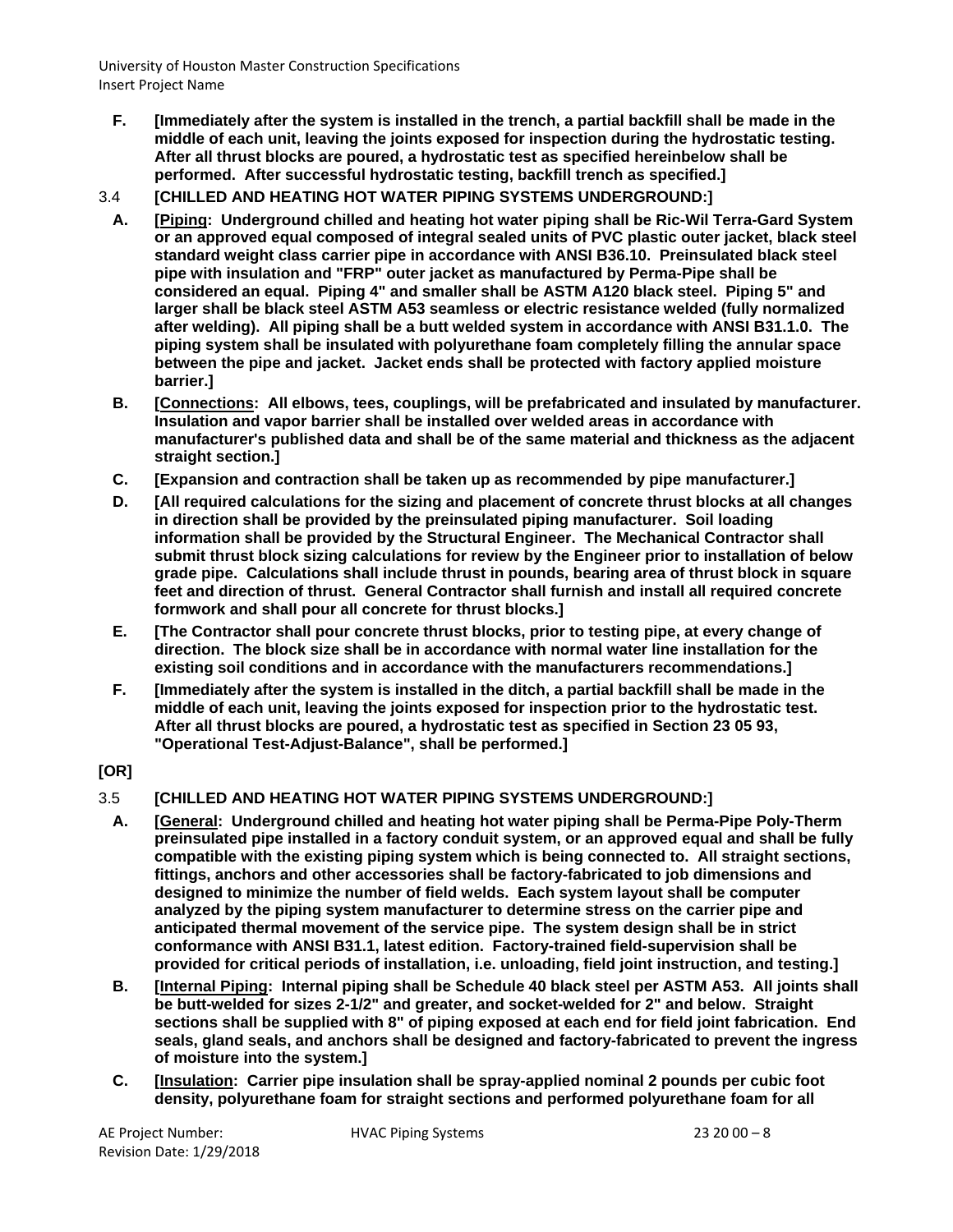**fittings. To ensure no voids are present, all insulation shall be inspected by one of the following three methods: visually checked prior to application of the protective jacket, infrared inspection of the entire length, or x-ray inspection of entire length. The insulation shall be applied to a minimum thickness of [3"] [\_\_\_\_\_\_].]**

- **D. [Protective Jacket: All straight sections of the insulated piping system shall be jacketed in a 180 mil filament-wound, polyester resin/fiberglass reinforcement composite directly applied on the insulating foam to the nominal Thickness specified below. Thermoplastic casing material, e.g. PVC or PE shall not be allowed. All fittings of the insulated piping system shall be prefabricated to minimize field joints and jacketed in a chipped spray-up, polyester resin/fiberglass reinforcement composite, directly applied onto the insulating foam to a thickness related to the filament wound jacket thickness.]**
- **E. [Field Joints: After the internal pipe has be hydrostatically hammer-tested to 150 psig or 1-1/2 times the operating pressure, whichever is greater. Insulation shall then be poured in place into the field weld area. All field-applied insulations shall be placed only in straight sections. Field-insulation of fittings shall be made of clear adhesive backed polyester film. The installer shall seal the field-joint with wrappings of glass reinforcement fully saturated with a catalyzed resin identical in properties to the factory-applied resin. The joint area shall be backfilled only after the jacket has hardened, and has been visually inspected. All insulation and coating materials for making the field-joint shall be furnished by the piping system manufacturer.]**
- **F. [Backfill: A 4" layer of sand or fine gravel shall be placed and tamped in the trench to provide a uniform bedding for the pipe. The entire trench width shall be evenly backfilled with a similar material as the bedding is 6" compacted layers to a minimum height of 6" to 12" above the top of the insulated piping system. The remaining trench shall be evenly and continuously backfilled in uniform layers with suitable excavated soil.]**
- **G. [All piping shall be clean when it is installed. Before installation it shall be checked, upended, swabbed, if necessary, and all rust or dirt from storage or from laying on the ground shall be removed. The Contractor is cautioned to exercise rigid control of the interior cleanliness of the pipe as it will be impossible to flush clean after assembly.]**
- **H. [Thrust Blocks: Thrust blocks shall be provided at all changes in direction of underground water piping, as shown on the Drawings or recommended by the manufacturer.]**
- 3.6 STEAM PIPING SYSTEMS:
	- A. Pipe: Black steel, ASTM A53, Schedule 40.
	- B. Fittings: Service pressure up to 300 psig:
		- 1. Fittings, 2" in diameter and smaller, threaded, Class 250 rated, 300 psig, black, banded, malleable iron.
		- 2. Fittings, 2-1/2" in diameter and larger, factory-fabricated, Class 250, full flow weld-type.
		- 3. Flanges, Class 250, forged steel weld neck.
	- C. All piping shall be a butt welded system in accordance with ANSI B31.1.0 with flanges where required for service or equipment connections. All flanged or screwed connections shall be accessible for repair and shall no be permitted in inaccessible locations. Screwed fittings and flanges may be used on pipe sizes up through 2" IPS at pressure up to 100 psig. At pressures above 100 psig, socket welded fitting shall be used for pipe sizes up to 2". All taps shall be made using factory-manufactured fittings.
	- D. Welded fittings shall be factory made wrought steel in accordance with ANSI B16.9 with wall thickness and material identical to pipe being fitted. Flanges shall be ANSI B16.5 forged steel with beveled edge weld type neck. Branch piping taps one half the main size or smaller on piping at pressures up to 100 psig may be made with weld-o-lets and/or thread-o-lets (integrally reinforced branch weld-on fittings) manufactured in accordance with ANSI B16.9. All taps for branches at pressures above 100 psig shall be made using fittings welded in-line in the main being tapped. All butt weld fittings shall have wall thickness as specified by ANSI B31.1.0 and ANSI B36.10 standards and they shall be suitable for the working pressure and temperature of the piping that they are installed in. No branch piping tap to the main shall be made by burning a hole in the main, inserting the end of the branch piping and then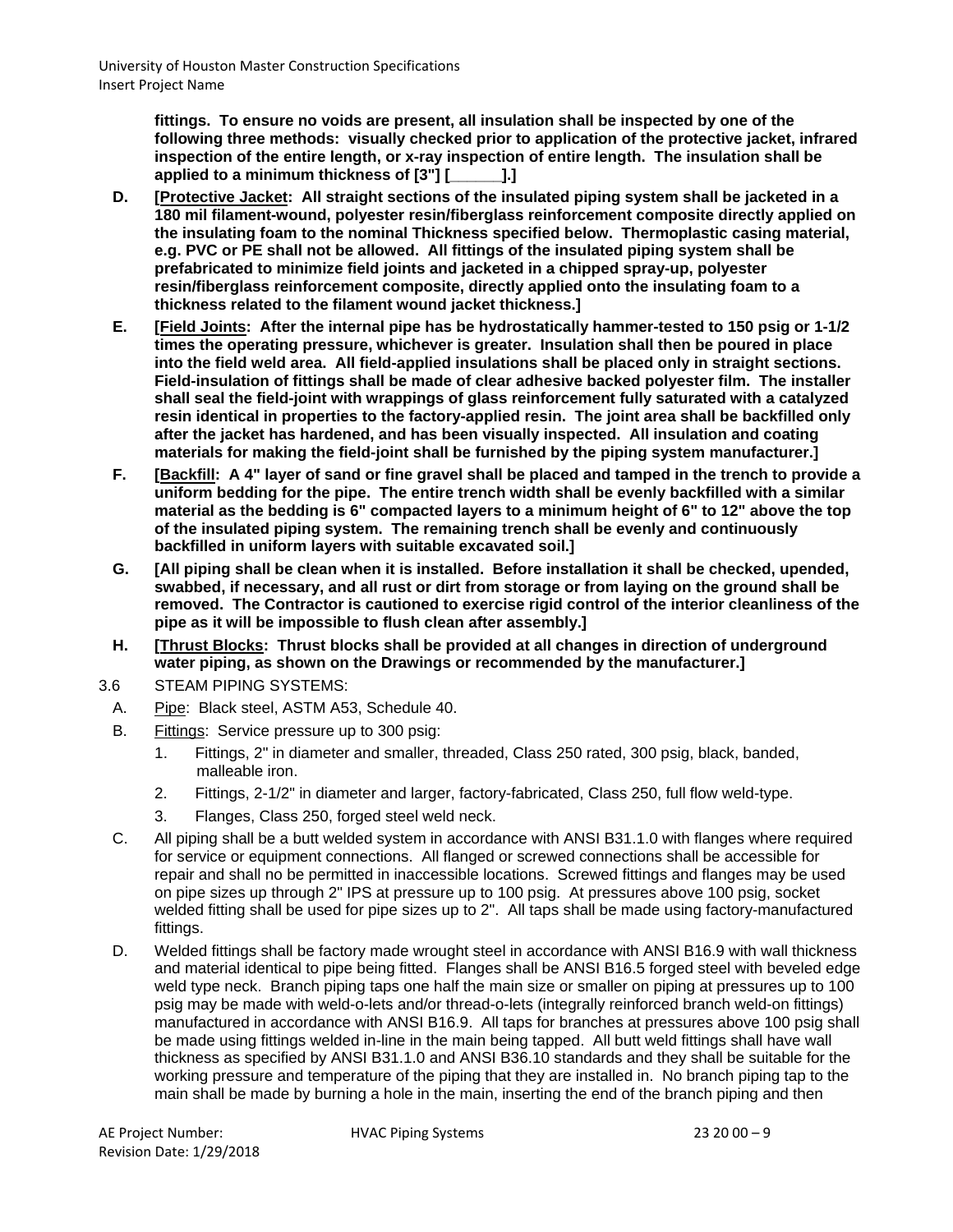> welding the branch piping to the main. Piping shall be installed in such a manner as to not obstruct the removal of filters, lubrication or general servicing of connected equipment. The routing of piping shall be placed so as to conserve as much space as possible in equipment rooms. Flat bushings, bull head tee connections and other piping connections which cause excessive pressure drop are not permitted. Reductions in line size for control valves shall not be made more than two pipe diameters away from the connections to the valve.

- E. All steam apparatus and risers shall have steam traps sized for flow of piping. All steam piping takeoffs shall be made off the top of the steam supply main or header. All steam condensate trap connections shall be made off the bottom of the steam main or header. All steam equipment shall have a minimum 3/4" diameter by 12" long "dirt" leg and a properly sized steam trap in the steam trap in the steam line serving the equipment.
- F. Cold-springing: Cold-springing of piping will not be permitted, unless scheduled or shown otherwise on the Drawings.
- G. Pitch: Install steam piping with a downward pitch of not less than one inch (1") in 40'in the direction of flow, toward traps and as shown on the Drawings.
- H. Traps: Refer to Section 23 20 10.
- I. Basic Piping Installation: Prefer to Section 23 03 00.
- 3.7 PUMPED CONDENSATE RETURN PIPING SYSTEMS:
	- A. Pipe: Black steel, ASTM A53 or A120, Schedule 80.
	- B. Fittings: Service pressure up to 150 psig:
		- 1. Fittings, 2" in diameter and smaller, threaded, Class 150 rated, black, banded, malleable iron.
		- 2. Fittings, 2-1/2" in diameter and larger, factory-fabricated, Class 150, full flow weld-type.
		- 3. Flanges, Class 150, forged steel weld neck.
	- C. All piping shall be a butt welded system in accordance with ANSI B31.1.0 with flanges where required for service or equipment connections. All flanged or screwed connections shall be accessible for repair and shall no be permitted in inaccessible locations. Screwed fittings and flanges may be used on pipe sizes up through 2" IPS at pressure up to 100 psig. At pressures above 100 psig, socket welded fitting shall be used for pipe sizes up to 2". All taps shall be made using factory-manufactured fittings.
	- D. Welded fittings shall be factory made wrought steel in accordance with ANSI B16.9 with wall thickness and material identical to pipe being fitted. Flanges shall be ANSI B16.5 forged steel with beveled edge weld type neck. Branch piping taps one half the main size or smaller on piping at pressures up to 100 psig may be made with weld-o-lets and/or thread-o-lets (integrally reinforced branch weld-on fittings) manufactured in accordance with ANSI B16.9. All taps for branches at pressures above 100 psig shall be made using fittings welded in-line in the main being tapped. All butt weld fittings shall have wall thickness as specified by ANSI B31.1.0 and ANSI B36.10 standards and they shall be suitable for the working pressure and temperature of the piping that they are installed in. No branch piping tap to the main shall be made by burning a hole in the main, inserting the end of the branch piping and then welding the branch piping to the main.
	- E. All steam apparatus and risers shall have steam traps sized for flow of piping. All steam piping takeoffs shall be made off the top of the steam supply main or header. All steam condensate trap connections shall be made off the bottom of the steam main or header. All steam equipment shall have a minimum 3/4" diameter by 12" long "dirt" leg and a properly sized steam trap in the steam trap in the steam line serving the equipment.
	- F. Cold-springing: Cold-springing of piping will not be permitted, unless scheduled or shown otherwise on the Drawings.
	- G. Pitch: Install condensate return piping with an upward pitch in direction of flow of not less than one inch (1") in 40'.
	- H. Basic Piping Installation: Refer to Section 23 03 00.

# **[SELECT ONE OF THE FOLLOWING]**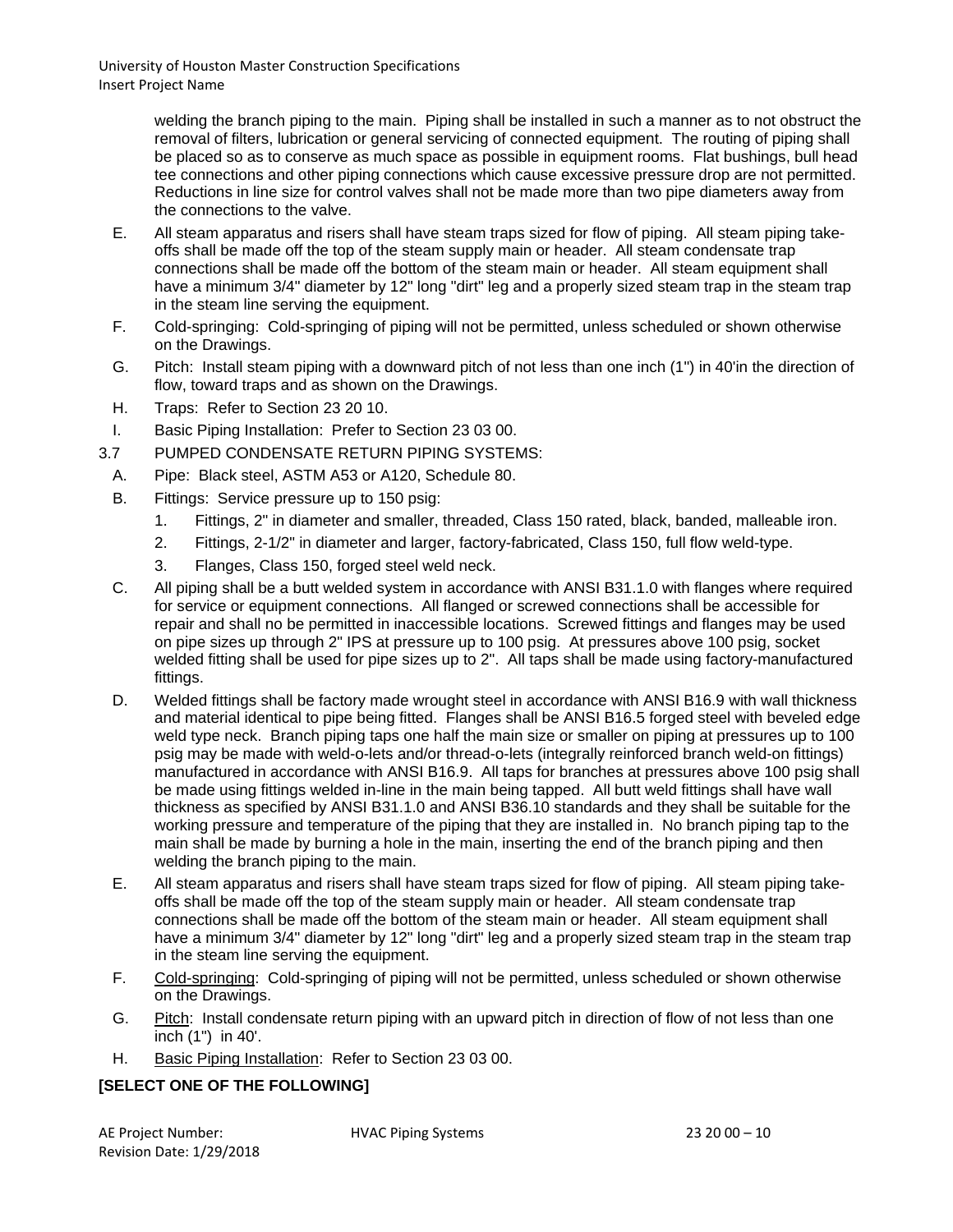### 3.8 **[UNDERGROUND STEAM AND STEAM CONDENSATE PIPING SYSTEMS:]**

- **A. [Piping: Underground steam and steam condensate piping shall be Ric-Wil Imperial Smoothwall Epoxy Coated Conduit System or equal system consisting of an epoxy-coated black steel outer conduit, Ric-Wil fiberglass insulation, internal pipe support guides and steam or steam condensate piping as specified hereinabove.]**
- **B. [Fittings: Premanufactured matching fittings shall be provided as required. All pipe joints shall be butt welded. Joint insulation and conduit cover shall be as recommended by the manufacturer. Provide leakplates and end and gland seals at conduit entry to building. Prefabricated plate anchors shall be provided if shown on the Drawings.]**
- **C. [Expansion and contraction shall be taken up as recommended by pipe manufacturer.]**
- **D. [All required calculations for the sizing and placement of concrete thrust blocks at all changes in direction shall be provided by the preinsulated piping manufacturer. Soil loading information shall be provided by the Structural Engineer. The Mechanical Contractor shall submit thrust block sizing calculations for review by the Engineer prior to installation of below grade pipe. Calculations shall include thrust in pounds, bearing area of thrust block in square feet and direction of thrust. General Contractor shall furnish and install all required concrete formwork and shall pour all concrete for thrust blocks.]**
- **E. [Provide thrust block pipe anchors and pipe expansion loops as shown on the Drawings.]**
- **F. [The completed piping system shall be pressure tested as specified hereinbelow before joint insulation and trench cover-up. After pressure testing, backfill trench as specified.]**

#### **[OR]**

- 3.9 **[UNDERGROUND STEAM AND CONDENSATE PIPING SYSTEMS:]**
	- **A. [General: Underground steam and condensate piping shall be the drainable and dryable Perma-Pipe RezCon-A type or an approved equal and shall be fully compatible with the existing piping system which is being connected to. The system supplier shall have fabricated systems of the composition defined herein for at least 3 years. All straight sections, fittings, anchors and other accessories shall be factory-prefabricated to job dimensions and designed to minimize the number of field welds. Each system layout shall be computer analyzed by the piping system manufacturer to determine stresses on the carrier pipe and anticipated thermal movement of the service pipe. The system design shall be in strict conformance with ANSI B31.1, latest edition. Factory-trained field supervision shall be provided for the critical periods of installation, i.e., unloading, field joint instruction and testing.]**
	- **B. [External Piping: Piping shall be Schedule 60 carbon steel for steam piping and Schedule 80 carbon steel for condensate piping. All joints shall be butt-welded for sizes 2-1/2" and greater, and socket welded for 2" and below. Straight sections shall be supplied with 6" of piping exposed at each end for field joint fabrication. Gland seals and anchors shall be designed and factory-prefabricated to prevent the ingress of moisture into the system. All sub-assemblies shall be designed to allow for complete draining and drying of the conduit system.]**
	- **C. [Insulation: Carrier pipe insulation shall be calcium silicate. Split insulation shall be held in place by stainless steel bands installed on not less than 18" centers. The insulation shall have passed the most recent boiling test and other requirements specified in the Federal Agency Guidelines Specifications FCGS 15705. The insulation shall be applied to a thickness of inches.]**
	- **D. [Outer Conduit: Conduit casing shall be a 180 mil airtight, pressure testable, multi-layered composite fiberglass reinforced thermosetting resin pipe comprised of a two-part corrosion barrier not less than 45 mils thick and a filament wound structural wall. The glass to resin ratio for the inner surface, corrosion barrier and structural wall shall be not greater than 20:80, 30:70 and 70:30, respectively. The outer layer shall contain 0.2 to 0.3% by weight of ultraviolet inhibitors for protection during outdoor storage.]**
	- **E. [Pipe Supports: All pipes within the outer casing shall be supported at not more than 10'intervals. These supports shall be designed to allow for continuous airflow and drainage of the conduit in place. The straight supports shall be designed to occupy not more than 10% of**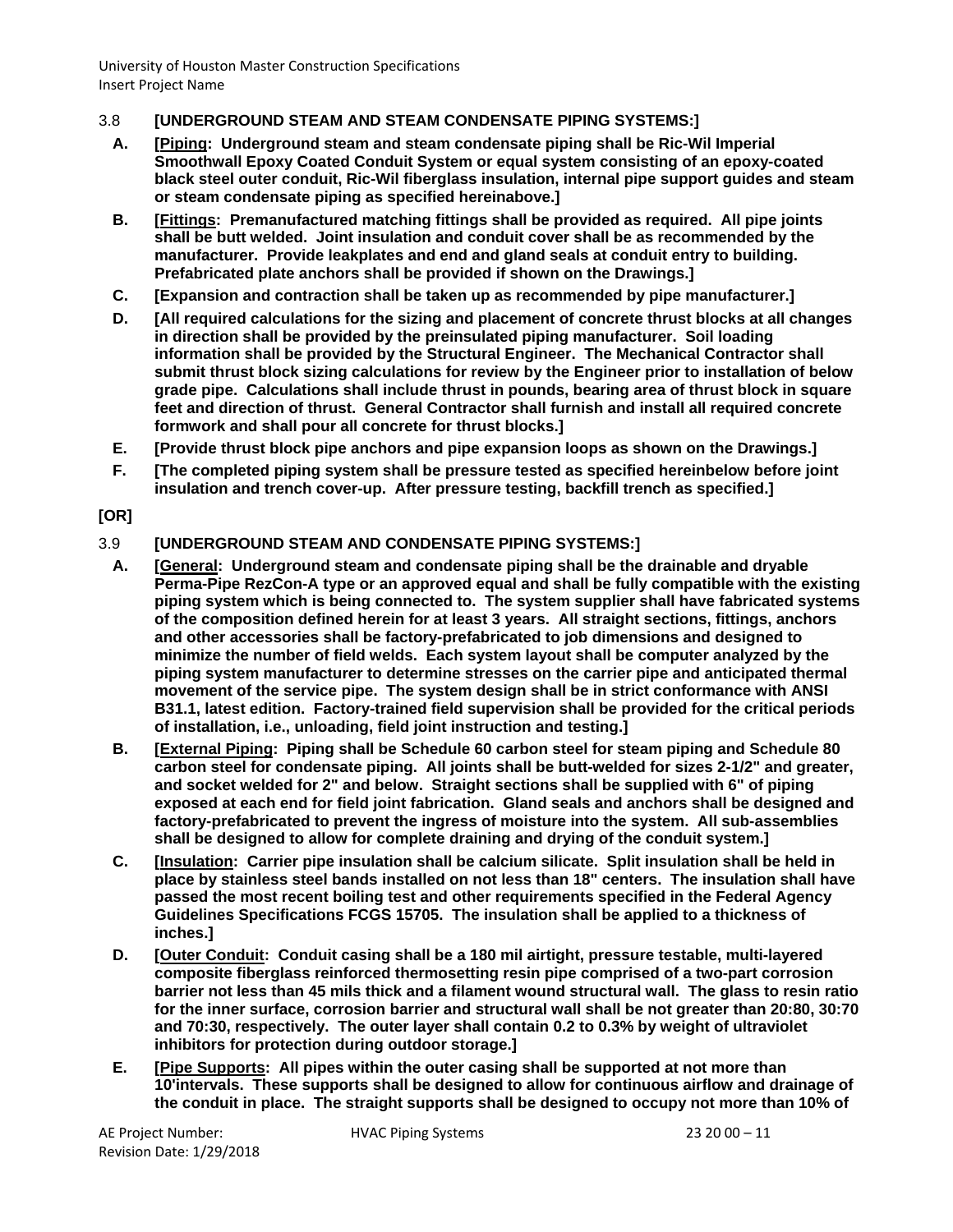**the annular air space. Supports shall be of the type where insulation thermally isolates the carrier pipe from the outer conduit. The surface of the insulation shall be protected at the support by a sleeve not less than 12" long, fitter with traverse, and, where required, rotational arresters.]**

- **F. [Expansion Loops, Ells and Tees: Prefabricated ells, loops and tees shall be furnished and installed where shown on Drawings or recommended by the piping system manufacturer and shall consist of pipe, insulation, and conduit conforming to the same specification as hereinbefore specified for straight runs. Expansion loops shall be of proper design in accordance with stress limits indicated by ASME Code for Pressure Piping, District Heating Section. Loop piping shall be installed in conduit suitably sized to handle indicated pipe movement. All inner pipe loops and expansion bends shall be cold sprung 50% in the field by the Contractor.]**
- **G. [Anchors: Prefabricated plate anchors shall be furnished and installed where shown on Drawings or as recommended by the manufacturer and shall consist of a steel plate welded to pipe and conduit. The steel plate shall be 3/8" thick for 6-5/8" to 10-3/4" conduit, 1/2" thick for 12" to 22" conduit and 3/4" thick for conduit over 22". A concrete block shall be cast over the plate and conduit shall be large enough for firm anchorage into undisturbed trench sidewalls and/or bottom. The concrete block to be at least 30" in length and extend a minimum of 9" beyond the top and bottom of anchor plate.]**
- **H. [Conduit Air Test: All field joints in conduit closures shall be tested for leaks before backfill. During test all field joints shall be checked with soap suds and resealed if necessary until air tight at 15 pounds pressure. The Contractor shall furnish all necessary equipment and labor to perform the air test, including air compressor, gauges, conduit caps, temporary pipe and connections, etc., and complete the test to the satisfaction of the Architect and/or Engineer.]**
- **I. [Manufacturer's Field Service Instructor: Who is technically qualified to determine whether or not the installation is being made in accordance with the manufacturer's recommendations shall be present during critical periods of installation and test of the system. On completion of the installation, the Contractor shall deliver to the Owner a certificate from the manufacturer stating that the installation has been made in accordance with the manufacturer's recommendations.]**
- **J. [Installation: The installing contractor shall handle the system in accordance with the directions furnished by the manufacturer and as approved by the Architect and Engineer. The casing shall be air-tested at 8 psig and the service piping shall be hydrostatically hammer tested to 150 psig or 1-1/2 times the operating temperature, or as specified in the contract documents. The test pressure shall be held for not less than 24 hours.]**
- **K. [Backfill: A 4" layer of sand or fine gravel shall be placed and tamped in the trench to provide a uniform bedding for the conduit. The entire trench shall be evenly backfilled with a similar material as the bedding in 6" compacted layers to a minimum height of 6" above the top of the insulated piping system. Bedding and backfill materials shall be as recommended by the manufacturer.]**
- **L. [Thrust Blocks: Provided at all changes in direction of underground steam and condensate piping, as shown on the Drawings. Pipe expansion loops and anchors shall be provided in underground steam and condensate piping as recommended by the manufacturer. All required calculations for the sizing and placement of concrete thrust blocks at all changes in direction shall be provided by the preinsulated piping manufacturer. Soil loading information shall be provided by the Structural Engineer for the Mechanical Contractor to forward to the manufacturer. The Mechanical Contractor shall submit thrust block sizing calculations for review by the Engineer prior to installation of below grade pipe. Calculations shall include thrust in pounds, bearing area of thrust block in square feet and direction of thrust. Mechanical Contractor shall furnish and install all required concrete formwork and shall pour all concrete for thrust blocks.]**
- 3.10 CONDENSATE DRAINAGE:
	- A. General: Drain piping shall be provided from each air handling unit, fan coil unit, water chilling unit, heat exchanger, pump base drain, vessel overflow, auxiliary drain pan, piping system drain, and

AE Project Number: HVAC Piping Systems 23 20 00 – 12 Revision Date: 1/29/2018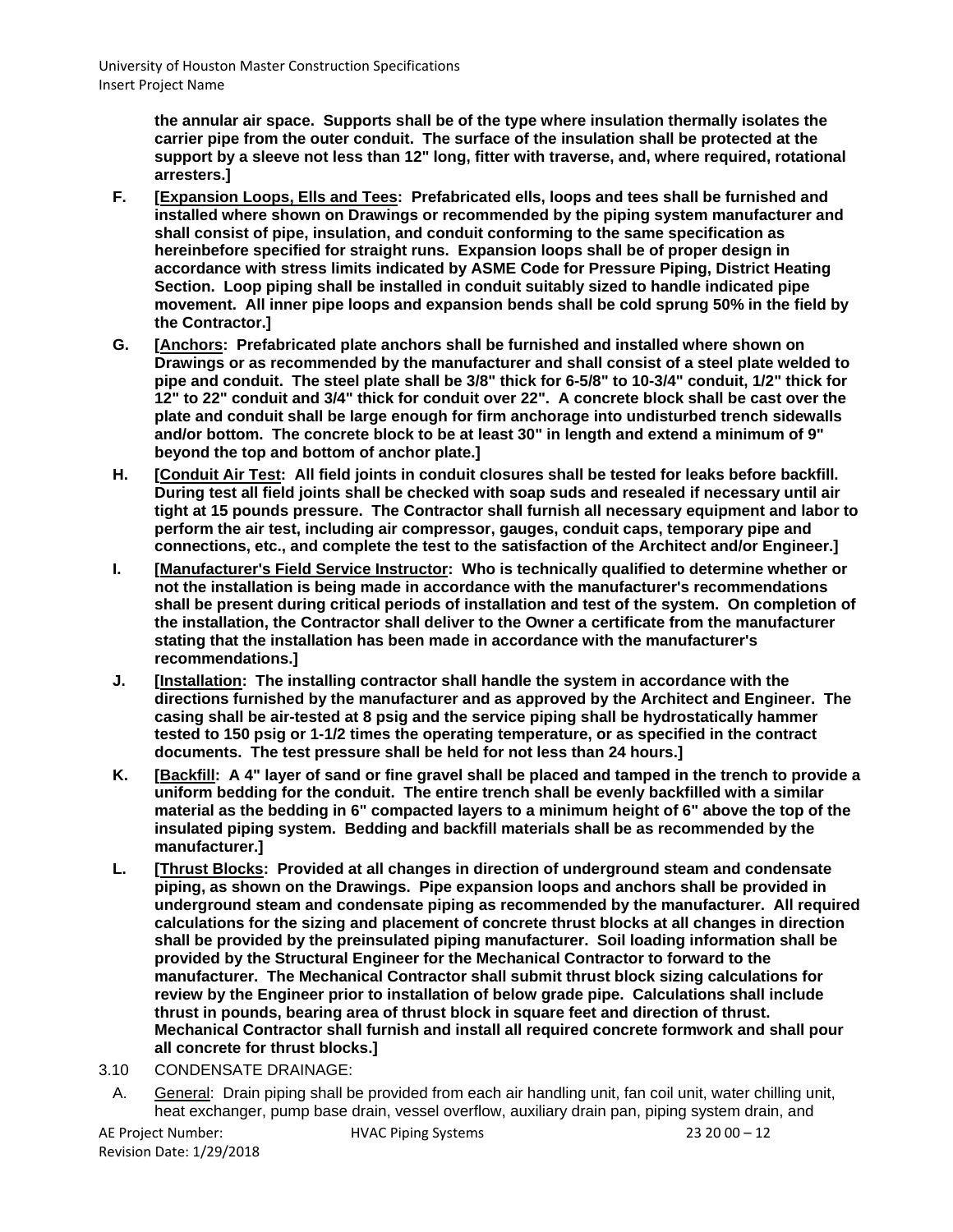> elsewhere where drains are required and shall extend to the nearest floor drain, hub drain or condensate drainage system. Drains shall be sized as indicated but not less than the drain connection size. Air handling unit and fan coil unit drains shall have deep seal traps at each blow-through or draw-through unit to maintain water seal. Provide cleanouts on each change of direction on deep seal traps.

- B. Drain piping shall be fabricated of Schedule 40 galvanized steel pipe and threaded fittings or Type "L" hard drawn copper tubing and wrought copper solder type fittings.
- **C. [Drain piping exposed on the roof shall be painted to match the roof color.]**
- 3.11 COMPRESSED AIR PIPING SYSTEM (TEMPERATURE CONTROL REQUIREMENTS):
- A. Compressed Air Piping: Compressed air piping, 2-1/2" trade size and smaller, for operation at pressures of 150 psig and less shall be **[ASTM A53, Schedule 40, black steel joined by Class 150 pound, banded, black, malleable iron threaded fittings] [ASTM B88 copper tubing Type "L" with cast bronze solder joint fittings, ANSI B16.18, or wrought copper bronze solder joint fittings, ANSI B16.22, except brass compression-type fittings at connections to equipment.]**
- 3.12 REFRIGERANT PIPING:
	- A. General: Refrigerant piping shall be fabricated of Type L hard drawn "ACR" tubing that has been cleaned and capped for refrigeration service. Fittings shall be wrought copper and shall be installed with silver solder joints. The end of all pipe and the inside of all fittings shall be carefully cleaned before joining. No acid shall be used in cleaning or as a flux in soldering joints. Bleed nitrogen through all piping while soldering.
	- B. Furnish, size, install and insulate refrigerant pipe for the system as shown. Submit Shop Drawings of piping system showing all traps, pipe sizes, and accessories. Drawings to be marked "Approved", and signed by a representative of the Application Engineering Department of the condensing unit manufacturer. Pipe sizes to be as recommended by unit manufacturer. Submit line sizing calculations for review by Engineer.
	- C. Provide replaceable core type liquid line filter dryer sized for system capacity at 2 psig pressure drop per ARI Standard 710, sight glass-moisture indicator, thermal expansion valve with adjustable superheat, refrigerant shutoff, relief and solenoid valves recommended by the equipment manufacturer.
	- D. Install and insulate all refrigerant piping per unit manufacturers latest published recommendations. Slope all lines to facilitate oil return to compressor. Provide suction line traps per manufacturers recommendations. Refrigerant piping shall be installed as shown except that modification shall be made as recommended by the compressor manufacturer. Such modifications shall be made at no cost to the Owner.
	- E. Test and dehydrate all refrigerant piping as specified hereinbelow.
	- F. After dehydration, introduce the manufacturers recommended type and quantity of refrigerant into system through a filter/dryer.
- 3.13 DIESEL ENGINE EXHAUST PIPING:
	- A. Pipe: Black steel, ASTM A53, Schedule 40.
	- B. Fittings: Factory-fabricated Class 150, weld-type.
	- C. All connections shall be welded and all weld type fittings shall be smooth radius type as recommended by the diesel engine manufacturer (minimum center line radius shall be 1.5 times the pipe diameter. Provide weld neck flanges where required for connection to diesel engine, muffler, and flexible connection supplied with the emergency generator by Division 16.
	- D. Mechanical Contractor shall install and insulate complete diesel exhaust system. All required accessories; muffler, flex connector, roof or wall thimble and weatherproof discharge flapper shall be provided with the emergency generators by the Division 16 Contractor **[and with the fire pump(s) by the Fire Protection Contractor]**.
	- E. Size of the diesel exhaust piping shall be coordinated with the engine furnished and the actual field routing and installation shall be in accordance with the detail shown on the mechanical drawings. This coordination shall be performed prior to any fabrication or installation.